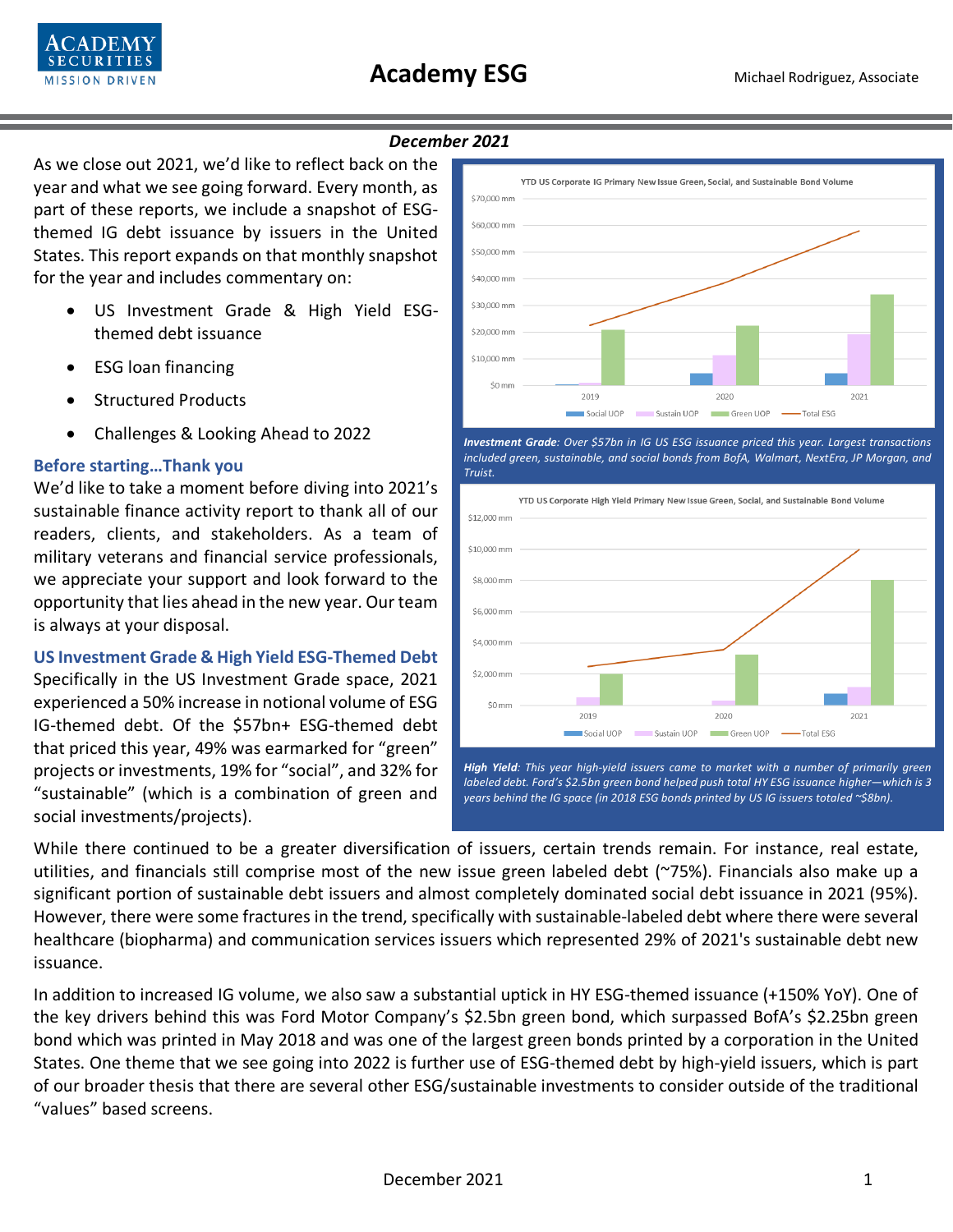

#### *December 2021*

Sustainable linked bonds were another area where we saw continued issuance. Approximately \$7bn in bonds whose coupons are linked to KPIs related to sustainability were printed in 2021. Unlike in the traditional IG space, there is a much more diverse pool of issuers.

Performance-wise, as was recently reported by Bloomberg, , ESG debt has lagged. An index of only green bonds underperformed, losing 7.2% in comparison to a 4.4% drop for the Bloomberg Global Aggregate Index. Rising interest rates and the tendency for longer-dated maturities are some of the key drivers behind the underperformance.

#### **Loan Financing**

Sustainable Linked Loans were another area of growth. Instead of (or in-addition to) printing bonds, some issuers entered into or renewed their revolvers and term loans with rates linked to KPIs (in many cases GHG emissions). This year, loans linked to sustainable performance totaled \$36bn (a ~200% increase YoY). Utilities, technology, and materials made up a growing portion of the borrowers. One of the benefits of the loans is that they often don't require the same level of yearly reporting requirements (as a standard green bond) for use of proceeds. However, if KPI's are not met, there is a step-up in the rate. There has also been some critique as to the rigor of the KPIs and lack of teeth in the step-up provision.



*Linked Bonds: IG and HY issuers continue linking key performance indicators to bond coupons. This year high-yield issuers were some of the primary users of this structure.* 



#### **Structured Products**

Another interesting development that occurred this year was the pace of issuance of structured products to finance ESG initiatives. One large milestone was made by Fannie Mae, which has now printed over \$100bn in Green Mortgage-

Backed Securities. Fannie Mae's program has been in existence for over 10 years, and they are one of the largest green bond issuers in the United States.

Asset Backed Securities also saw an uptick. This year there were seven issuers here in the US which printed over \$6bn in ESG ABS. Rail companies, automotive & aircraft, as well as data centers were the chief issuers. ABS in some ways provides a direct correlation between the asset and ESG related activity, and the structure of the deals already has regular reporting

| <b>Pricing Date</b> | <b>Issuer</b>                                | <b>Amount</b> | <b>Additional Commentary</b>     |
|---------------------|----------------------------------------------|---------------|----------------------------------|
|                     |                                              |               |                                  |
| $23-Nov$            | <b>FLEXENTIAL</b>                            | \$2bn         | Framework & SPO (Sustainalytics) |
| 11-Aug              | Aligned                                      | \$1.35bn      | Framework & SPO (Sustainalytics) |
| $22$ -Jun           | <b>TRINITYRAIL</b>                           | \$325mm       | Framework & SPO (Sustainalytics) |
| 8-Jun               | TOYOTA <b>HATGH</b><br>CREDIT<br>CORPORATION | \$1.6bn       | Framework & SPO (Sustainalytics) |
| 25-May              | <b>TRINITYRAIL</b>                           | \$560mm       | Issued Under Triumph Rail Sub    |
| 7-May               | Willis Lease Finance Corporation             | \$336mm       | Reference In Prospectus          |
| 4-May               | <b>TRINITYRAIL.</b>                          | \$355mm       | Framework & SPO (Sustainalytics) |